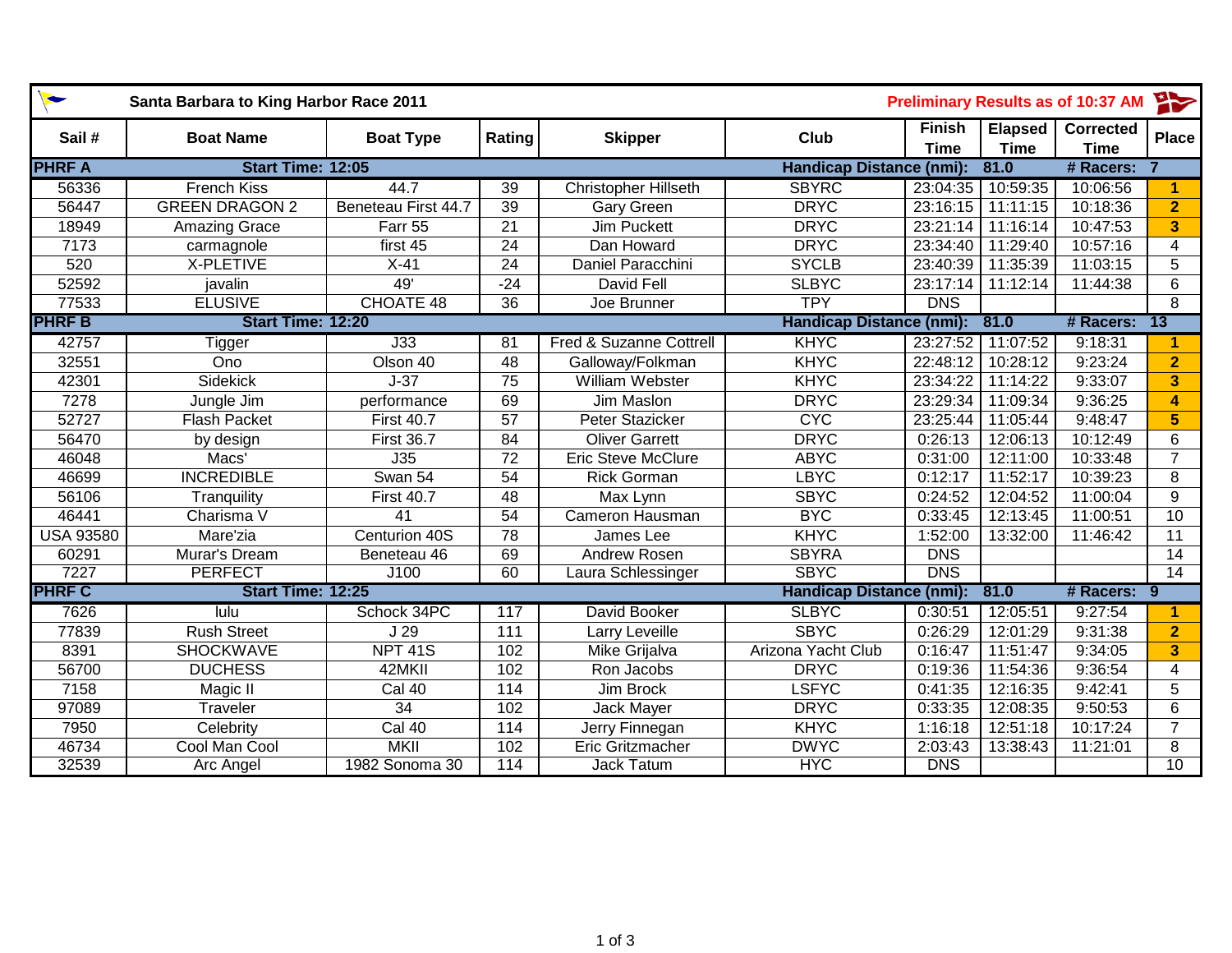| Santa Barbara to King Harbor Race 2011 |                          |                     |                 |                        | <b>Preliminary Results as of 10:37 AM</b> |                              |                               |                                 | 一                       |
|----------------------------------------|--------------------------|---------------------|-----------------|------------------------|-------------------------------------------|------------------------------|-------------------------------|---------------------------------|-------------------------|
| Sail#                                  | <b>Boat Name</b>         | <b>Boat Type</b>    | Rating          | <b>Skipper</b>         | Club                                      | <b>Finish</b><br><b>Time</b> | <b>Elapsed</b><br><b>Time</b> | <b>Corrected</b><br><b>Time</b> | <b>Place</b>            |
| <b>PHRFD</b>                           | Start Time: 12:25        |                     |                 |                        | <b>Handicap Distance (nmi):</b>           |                              | 81.0                          | # Racers:                       | $\overline{11}$         |
| 47334                                  | Voice of Reason          | $32 - 2$            | 180             | <b>Michael Verla</b>   | <b>RBYC</b>                               | 1:40:10                      | 13:15:10                      | 9:12:10                         | 1                       |
| 63163                                  | Rubicon III              | 33                  | $\frac{138}{ }$ | <b>Rod Percival</b>    | <b>PSSA</b>                               | 0:48:19                      | 12:23:19                      | 9:17:01                         | $\overline{2}$          |
| 56550                                  | Janina                   | Santa Cruz 27       | $\frac{138}{ }$ | <b>Donald Souther</b>  | KHYC                                      | 1:08:50                      | 12:43:50                      | 9:37:32                         | 3                       |
| 15799                                  | <b>Distraction</b>       | 911s                | 120             | Don Laverty            | <b>SWYC</b>                               | 0:50:54                      | 12:25:54                      | 9:43:54                         | 4                       |
| 57285                                  | Sleeper                  | Lindenberg 26       | $\frac{1}{171}$ | Lisa Gilinger          | <b>SBYC</b>                               | 2:19:35                      | 13:54:35                      | 10:03:44                        | $\overline{\mathbf{5}}$ |
| 56770                                  | Grappa                   | 36                  | 135             | <b>William Coulter</b> | <b>SBYC</b>                               | 1:59:29                      | 13:34:29                      | 10:32:14                        | 6                       |
| 56573                                  | <b>PROMETHEUS</b>        | 35.5LWK             | 135             | George Biddle          | <b>SBYRC</b>                              | 2:06:44                      | 13:41:44                      | 10:39:29                        | $\overline{7}$          |
| 56782                                  | Midnight Run             | C320                | 150             | John Dean              | <b>KHYC</b>                               | 2:29:03                      | 14:04:03                      | 10:41:33                        | 8                       |
| 18332                                  | Redline                  | 30/30 GP            | 120             | Derek Heeb             | <b>DRYC</b>                               | 1:56:06                      | 13:31:06                      | 10:49:06                        | $\boldsymbol{9}$        |
| 87635                                  | <b>CRIMSON STAR</b>      | <b>SAN 30/30 GP</b> | 120             | Lee Rhoads             | <b>SMWYC</b>                              | 2:16:14                      | 13:51:14                      | 11:09:14                        | 10                      |
| 87261                                  | Goombah                  | Santana 30/30 GP    | 120             | <b>Brian Golden</b>    | <b>LSFYC</b>                              | <b>DNS</b>                   |                               |                                 | 12                      |
| <b>Sprit PHRF</b>                      | <b>Start Time: 12:15</b> |                     |                 |                        | <b>Handicap Distance (nmi):</b>           |                              | 81.0                          | # Racers:                       | 10                      |
| 56192                                  | forgiveness              | 124                 | 42              | <b>Joe Simpkins</b>    | <b>CYC</b>                                | 23:11:15                     | 10:56:15                      | 9:59:33                         | 1                       |
| 46630                                  | Shenanigans              | J120                | $\overline{36}$ | <b>Gary Winton</b>     | <b>CBYC</b>                               | 23:14:04                     | 10:59:04                      | 10:10:28                        | $\overline{2}$          |
| 56912                                  | Persistence              | J109                | 69              | <b>Bryce Benjamin</b>  | <b>CYC</b>                                | 23:59:22                     | 11:44:22                      | 10:11:13                        | $\overline{\mathbf{3}}$ |
| 55055                                  | <b>Bluebird</b>          | J <sub>120</sub>    | $\overline{36}$ | <b>Tom Cullen</b>      | <b>SBYC</b>                               | 23:16:02                     | 11:01:02                      | 10:12:26                        | 4                       |
| 56385                                  | Electra                  | J109                | 54              | <b>Thomas Brott</b>    | Seal Beach Yacht Club                     | 23:41:33                     | 11:26:33                      | 10:13:39                        | 5                       |
| 7052                                   | <b>LINSTAR</b>           | $J-109$             | $\overline{75}$ | John Shulze            | <b>BYC</b>                                | 0:20:02                      | 12:05:02                      | 10:23:47                        | $\overline{6}$          |
| 56443                                  | Marisol                  | J124                | $\overline{42}$ | <b>Seth Hall</b>       | CRA                                       | 23:48:15                     | 11:33:15                      | 10:36:33                        | $\overline{7}$          |
| 46638                                  | <b>Adios</b>             | $\overline{1120}$   | $\overline{36}$ | Peter Bretschger       | <b>BYC</b>                                | 0:18:07                      | 12:03:07                      | 11:14:31                        | 8                       |
| 79125                                  | <b>Sunday Ticket</b>     | J122                | $\overline{18}$ | <b>Daniel Scouler</b>  | <b>CYC</b>                                | 23:57:06                     | 11:42:06                      | 11:17:48                        | $\overline{9}$          |
| 56054                                  | <b>Fast Reorrg</b>       | <b>HC 50</b>        | $\overline{19}$ | Ron Orr                | VSC                                       | 0:09:23                      | 11:54:23                      | 11:28:44                        | $\overline{10}$         |
| <b>Sprit ULDB</b>                      | Start Time: 12:05        |                     |                 |                        | <b>Handicap Distance (nmi):</b>           |                              | 81.0                          | # Racers:                       | $-6$                    |
| 50904                                  | Plankton                 | 830                 | 39              | John Staff             | <b>CYC</b>                                | 22:13:14                     | 10:08:14                      | 9:15:35                         | 1                       |
| 806                                    | Open Sailing Chupacabra  | Pogo <sub>2</sub>   | 108             | Jerome Sammarcelli     | <b>CYC</b>                                | 0:27:30                      | 12:22:30                      | 9:56:42                         | $\overline{2}$          |
| 7065                                   | Timeshaver               | $J-125$             | $-3$            | Viggo Torbensen        | <b>DPYC</b>                               | 22:00:08                     | 9:55:08                       | 9:59:11                         | 3                       |
| 60118                                  | Alpah Papa               | Tripp 33            | 54              | Gordon Leon            | <b>CBYC</b>                               | 23:17:18                     | 11:12:18                      | 9:59:24                         | $\overline{4}$          |
| 20001                                  | Carrera                  | Carrera 29          | 60              | <b>Ralf Butz</b>       | <b>DPYC</b>                               | <b>DNF</b>                   |                               |                                 | $\overline{7}$          |
| 11                                     | Anarchy                  | 10 <sub>m</sub>     | $\overline{36}$ | Scot Tempesta          | SDYC/SAYC                                 | <b>DNS</b>                   |                               |                                 | $\overline{7}$          |
| <b>ULDB A</b>                          | Start Time: 12:00        |                     |                 |                        | <b>Handicap Distance (nmi):</b>           |                              | 81.0                          | # Racers:                       | -6                      |
| 7249                                   | It,s OK                  | Andrews 49.9        | $-57$           | <b>Tres Gordo</b>      | <b>BYC</b>                                | 20:33:01                     | 8:33:01                       | 9:49:58                         | 1                       |
| <b>USA88</b>                           | <b>OEX</b>               | <b>SC 70</b>        | $-96$           | Peter Tong             | <b>LBYC</b>                               | 19:53:20                     | 7:53:20                       | 10:02:56                        | $\overline{2}$          |
| 2121                                   | Rio                      | $J/V$ TP52          | $-99$           | Manouch Moshayedi      | <b>SYC</b>                                | 19:51:56                     | 7:51:56                       | 10:05:35                        | $\overline{\mathbf{3}}$ |
| 77000A                                 | Pendragon IV             | Davidson 52         | $-75$           | John MacLaurin         | <b>CYC</b>                                | 20:25:06                     | 8:25:06                       | 10:06:21                        | $\overline{4}$          |
| 97510                                  | taxi dancer              | sled                | $-84$           | parker/compton/yabsley | sbyc                                      | 20:18:42                     | 8:18:42                       | 10:12:06                        | 5                       |
| 50100                                  | Margaritaville 1.5       | Custom 52           | $-72$           | <b>Jay Steinbeck</b>   | <b>CYC</b>                                | 20:46:02                     | 8:46:02                       | 10:23:14                        | $\overline{6}$          |